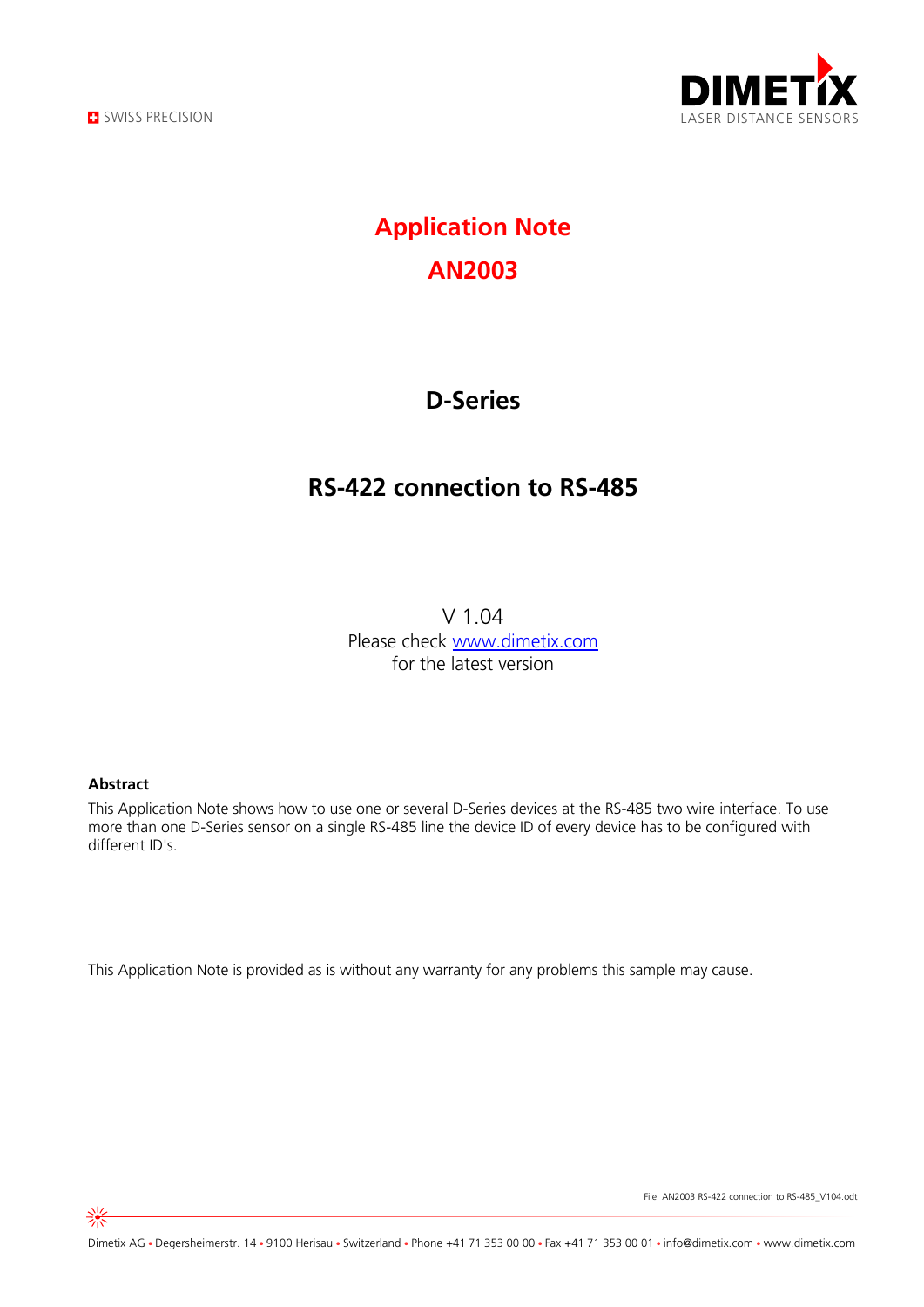

# **Table of content**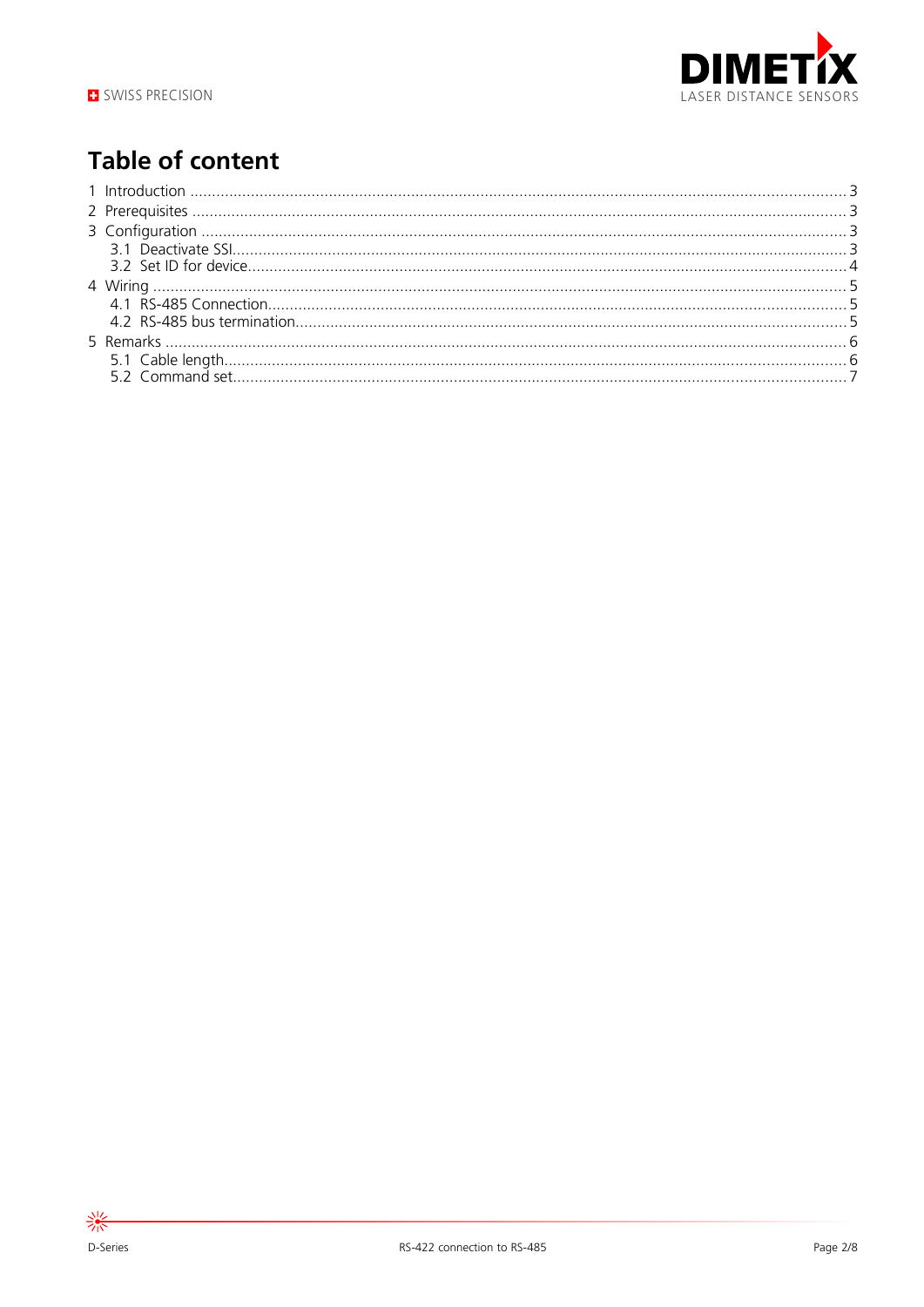

## **1 Introduction**

The D-Series sensor includes a RS-422 interface that can also be used as RS-485 interface.

The RS-485 interface works in a half duplex mode but it is still possible to connect several devices to a master as long as the devices only transmit data when requested by a master command. Therefore the command tracking with buffering needs to be used.

The RS-485 interface can be established by a simple change of the wiring of the RS-422 interface.

## **2 Prerequisites**

Before you start with RS-485 you must ensure that the interface board frmware is version V1.17 or higher because older versions had a RS-485 bug. More details how to update the frmware follows in chapter [3.](#page-2-0)

## <span id="page-2-0"></span>**3** Configuration

This chapter is a step by step confguration example. Just do each single step described later in this to confgure the sensor for a RS-485 application.

### **3.1 Deactivate SSI**

| Steps          | <b>Description</b>                                                                                                                                                                                                                                                                                                                           |
|----------------|----------------------------------------------------------------------------------------------------------------------------------------------------------------------------------------------------------------------------------------------------------------------------------------------------------------------------------------------|
|                | Connect the laser sensor over USB or RS-232 to the PC, start the Laser Sensor Utility software and check<br>the connection. Download and install the latest "Laser Sensor Utility" software<br>(www.dimetix.com/UtilitySW).                                                                                                                  |
| $\overline{2}$ | Check the right firmware version of the D-Series interface board: V1.17 (or newer) because older versions<br>had a RS-485 bug. Otherwise update the laser sensor firmware according firmware update instructions on<br>the Dimetix knowledge base.<br>https://dimetix.com/en/services/knowledge-base/#how-can-the-sensor-firmware-be-updated |
| l 3            | Choose the "Configuration" tab and the "SSI" sub tab                                                                                                                                                                                                                                                                                         |
| $\overline{4}$ | Check that the RS-422 is selected                                                                                                                                                                                                                                                                                                            |
| $\overline{5}$ | Press the "Download to device" button to send and save the chosen configuration to the laser sensor<br>Information: The warning message can be accepted by clicking on the OK button.                                                                                                                                                        |

Laser Sensor Utility

Connected with: D-Series

| Connection                               | Controlled<br>Stand-alone<br>Configuration<br>Mode<br>Mode                    |                                                                                                        | COM trace                                                                                                                                    | <b>DIMETIX</b> |
|------------------------------------------|-------------------------------------------------------------------------------|--------------------------------------------------------------------------------------------------------|----------------------------------------------------------------------------------------------------------------------------------------------|----------------|
| Measurement<br>characteristics<br>Filter | 4-pole serial port usage sNSSI<br>$F$ RS422 -<br>$\overline{4}$<br>3<br>C SSI | $\Gamma$ Attach error bit<br>Data coding                                                               | $\rightarrow$ s0c<br>$<-$ q0?<br>$\rightarrow$ $s0SSI+0$<br>$<-$ q $0$ SSI?<br>$\rightarrow$ s0SSIe+0<br>$<-$ q0SSIe?<br>$\rightarrow$ $80s$ |                |
| Analog output<br>Digital output          |                                                                               | $C$ gray<br>C binary<br>Measurement data value<br>$624 \text{ bit}$<br>$C$ 23 bit<br>Attach error code | $<-$ q $0s$ ?<br>$\rightarrow$ $30c$<br>$<-$ q0?<br>$\rightarrow$ $s0SSI+0$<br>$<-$ q $0$ SSI?<br>$\rightarrow$ s0SSIe+0                     |                |
| SSI                                      | Error behavior sNSSIe (distance output while error)                           |                                                                                                        | $<-$ q0SSIe?<br>$\rightarrow$ $30s$<br>$<-$ q $0s$ ?                                                                                         |                |
| User output<br>protocol                  | € Replacement value<br>C Latest valid measurement value                       | $\begin{array}{c} 0 \end{array}$<br>(016777215)                                                        |                                                                                                                                              |                |
| Device ID                                | C Error code                                                                  | 5<br><b>DOWNLOAD TO DEVICE</b>                                                                         |                                                                                                                                              |                |
| Status: DOWNLOAD OK                      |                                                                               | <b>RESET</b>                                                                                           | Clear trace                                                                                                                                  |                |

Fig. 1: Activation of the RS-422 interface (RS-485)

 $\boxed{\blacksquare}$   $\boxed{\blacksquare}$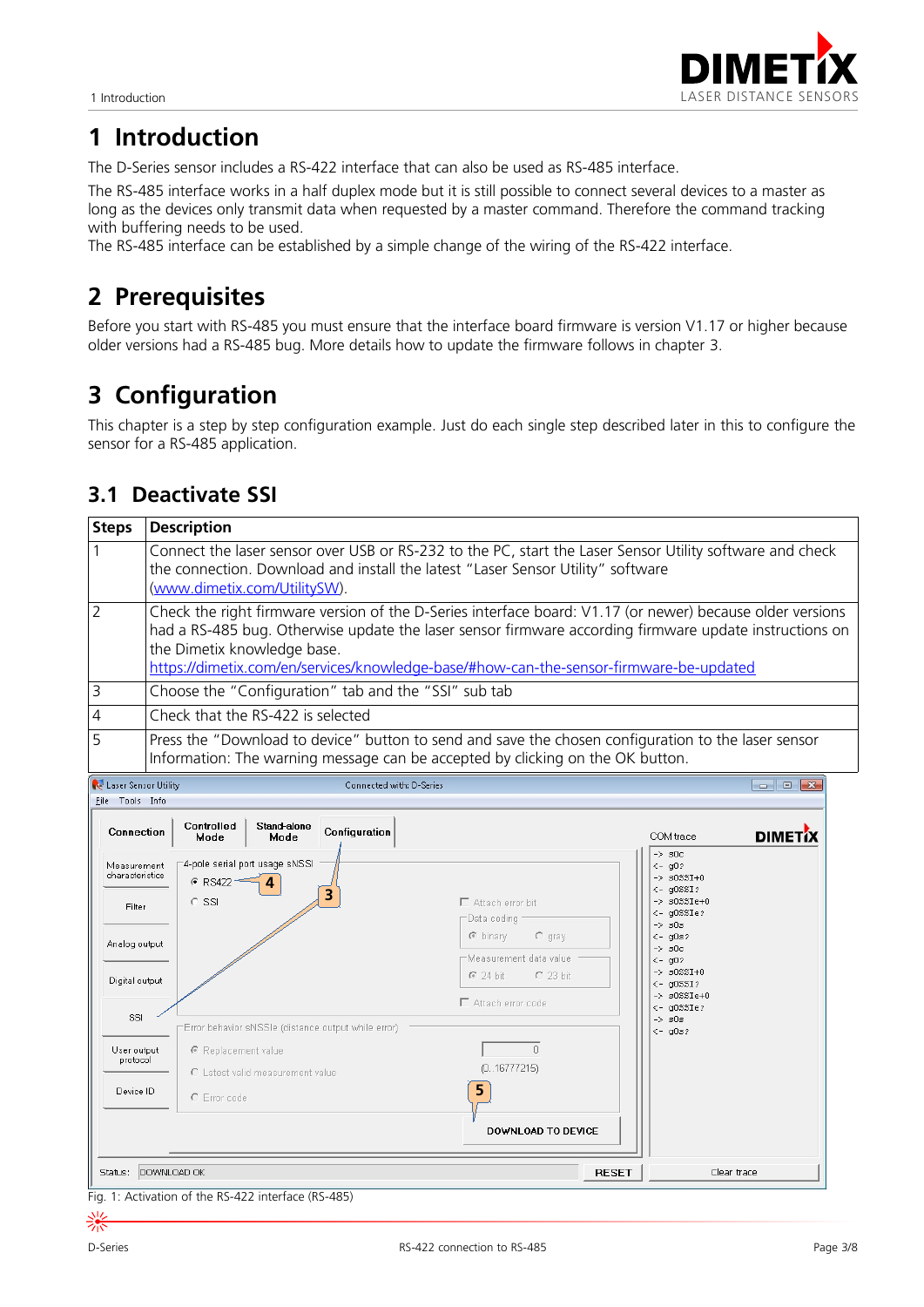

### **3.2 Set ID for device**

It is necessary to confgure a unique device ID on every sensor. Two sensors with the same ID would return command answers at the same time to the shared bus which would lead to invalid character strings. In the worst scenario it could happen that these would be considered as new commands and produce a new answer or an unknown command error output (E203).

To set a new ID do the following steps.

|    | Steps Description                                                                                   |
|----|-----------------------------------------------------------------------------------------------------|
| 16 | Choose the "Configuration" tab and the "Device ID" sub tab                                          |
|    | Select a new device ID which is not already used                                                    |
| 8  | Press the "Download to device" button to send and save the chosen configuration to the laser sensor |



Fig. 2: Set a new ID for the device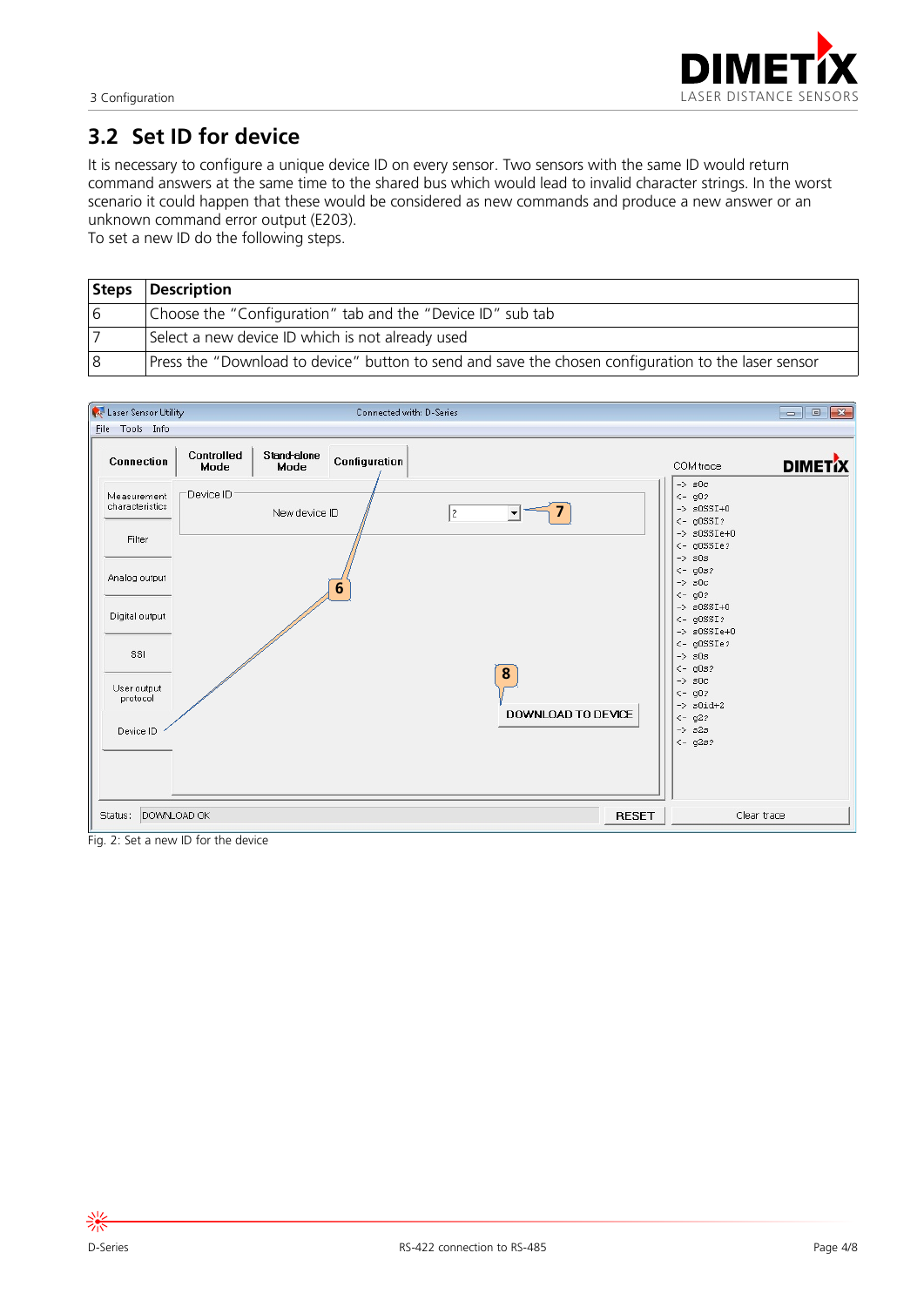

# **4** Wiring

To convert the existing RS-422 interface into a RS-485 one, all you have to do is to connect both pairs of receive and transmit line poles by shorts (R+ with T+ and R- with T-).

A simple two wire (differential) communication from one RS-485 master up to 100 D-Series sensors can be created in this way. Read and write lines are the same. Furthermore the signal ground should be connected from each device to the RS-485 master to avoid a floating common mode voltage on the wires.

To prevent communication errors, the sensor may only answer to the master commands and must ignore the other sensor answers. For this the sensor frmware examines the frst character of the communication string (all master commands allowed for RS-485 communication begin with a 's', sensor answers begin with a 'g').

## **4.1 RS-485 Connection**

Figure [3](#page-4-0) shows the connection of up to 10 devices (DLS-C/FLS-C(H) ) to a RS-485 bus master.



<span id="page-4-0"></span>*Fig. 3: Laser sensors connected to a RS-485 line*

The devices can be attached to the RS-485 bus at the RS-485 bus master in any ID order. As the allowed range for the device IDs is 0 to 99, the maximum possible number of devices connected to the RS-485 bus is 100.

### <span id="page-4-1"></span>**4.2 RS-485 bus termination**

On both sides of the RS-485 chain, a bus termination should be attached (for longer buses and higher data rates compulsory) to avoid reflections. This can be realized by a terminator resistance  $T_R$  which can be attached at the furthest and closest cable end. The device order does not need to be like in Figure [3.](#page-4-0)

The termination resistance must be equal to the cable impedance (recommended: 120Ω impedance cable).

Instead of that, in noisy environments, low pass flters can be used to flter out common mode noise. To do this, the termination resistance can be divided into two serial resistances of half the resistance and a capacitor which goes from their connection point to ground.

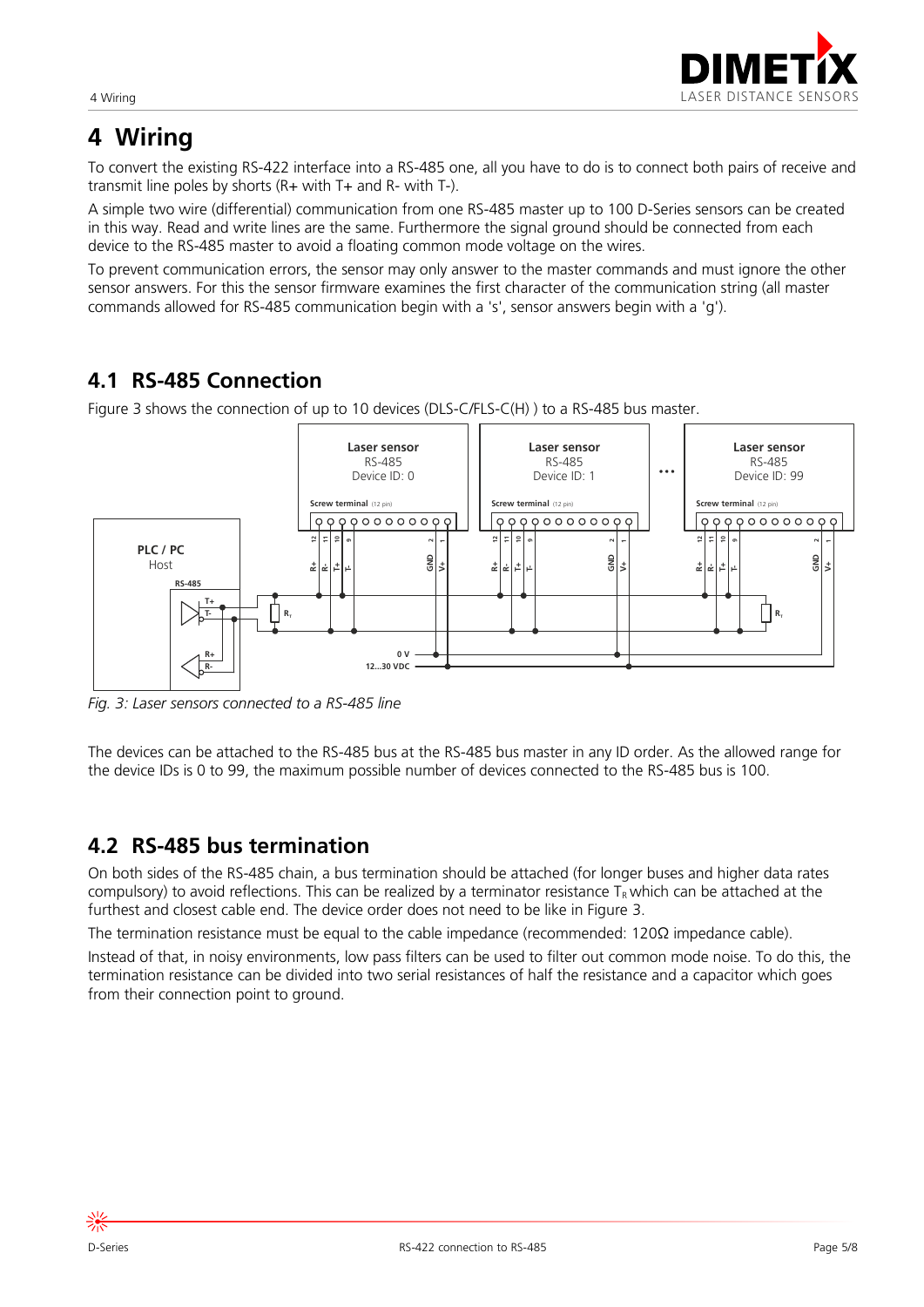# **5 Remarks**

## **5.1 Cable length**

The laser sensor devices connected to the RS-485 bus master may have 520 m distance from the master at the furthest for default baud rate configuration (7).

The table below shows the maximum cable length for different baud rate settings.

The baud rate setting number is the one that was given with the *sNbr* command. See manual for more information.

| Baud rate setting number   Baud rate [Baud] |        | Maximum cable length of RS-485 line [m] |
|---------------------------------------------|--------|-----------------------------------------|
| 1.6                                         | 9600   | 1040                                    |
|                                             | 19200  | 520                                     |
| 10,11                                       | 115200 | 86                                      |

The maximum cable length also depends on the cable quality (capacitance) and the RS-485 bus master driver voltage levels and their voltage rising/falling time.

For longer cables and higher data rates, a terminator resistance is necessary as described in section [4.2.](#page-4-1)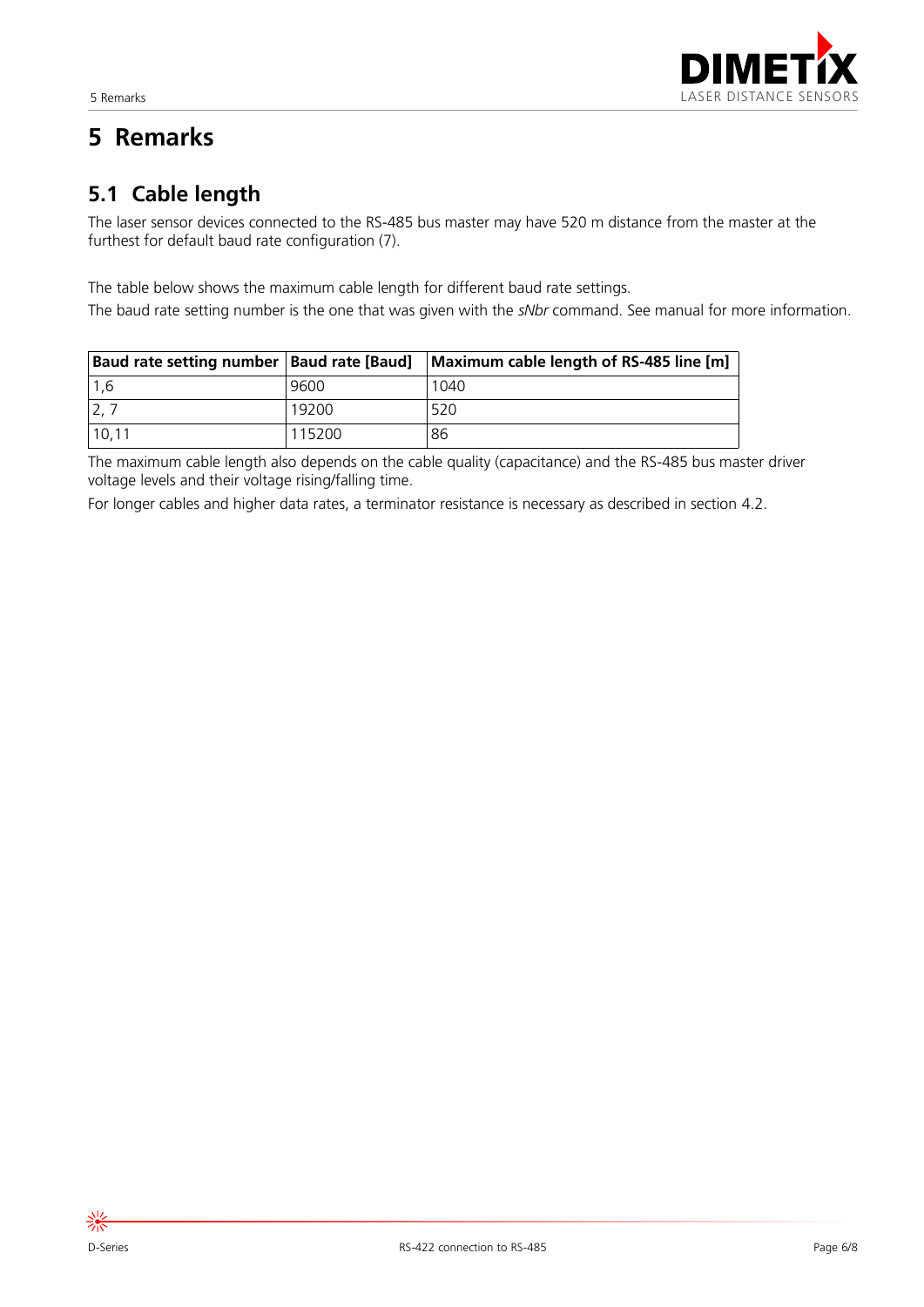

### **5.2 Command set**

The commands from the latest D-Series manual may be used. Some exceptions are listed in [5.2.3](#page-7-0) [Forbidden](#page-7-0)  [commands for RS-485.](#page-7-0)

Compatible commands to earlier devices are not allowed and lead to erroneous function in RS-485 usage. In section [5.2.2](#page-6-0) some commands which do not make sense with RS-485 or which only work under special circumstances are listed.

#### **5.2.1 Allowed RS-485 commands**

*N* is the device ID

| <b>Command</b> | <b>Explanation</b>                    | <b>Command</b> | <b>Explanation</b>                                    | Command | <b>Explanation</b>                                        |
|----------------|---------------------------------------|----------------|-------------------------------------------------------|---------|-----------------------------------------------------------|
| sNg            | Distance measurement                  | sNvm           | Set/Get analog output<br>min level                    | sNsn    | Get serial number                                         |
| sNf            | Tracking with buffering<br>– Start    | sNve           | Set/Get analog output<br>value in error case          | sNuof   | Set/Get user<br>distance offset                           |
| sNq            | Read out - Tracking<br>with buffering | sNv            | Set/Get analog output<br>distance range               | sNuga   | Set/Get user<br>distance gain                             |
| sNc            | STOP/CLEAR command                    | sNn            | Set/Get digital output<br>levels                      | sNum    | Set user mode                                             |
| sNt            | Temperature<br>measurement            | sNfi           | Set/Get measurement<br>filter configuration           | sNafi   | Set/Get additional<br>measurement filter<br>configuration |
| sNo            | Laser ON                              | sNs            | Save configuration<br>parameters                      |         |                                                           |
| sNc            | Laser OFF                             | sNd            | Set configuration<br>parameters to factory<br>default |         |                                                           |
| sNA            | Set auto start<br>configuration       | sNsv           | Get software version                                  |         |                                                           |

#### <span id="page-6-0"></span>**5.2.2 Controversial commands for RS-485**

*N* is the device ID

| <b>Command</b> | <b>Explanation</b>                     | <b>Remark</b>                                                                                  |
|----------------|----------------------------------------|------------------------------------------------------------------------------------------------|
| sNbr           | Set communication parameter            | Only makes sense when all sensors are switched to same<br>communication setting                |
| sNmc           | Measuring characteristic configuration | In a facility, sensors normally use the same measurement<br>settings                           |
| $sNm+x$        | Signal measurement                     | x=0:single signal measurement: allowed<br>x=1: multiple signal measurement: forbidden!         |
| sNuo           | User output protocol                   | User output protocol is only active in controlled operation.<br>Allowed for command sNug only. |